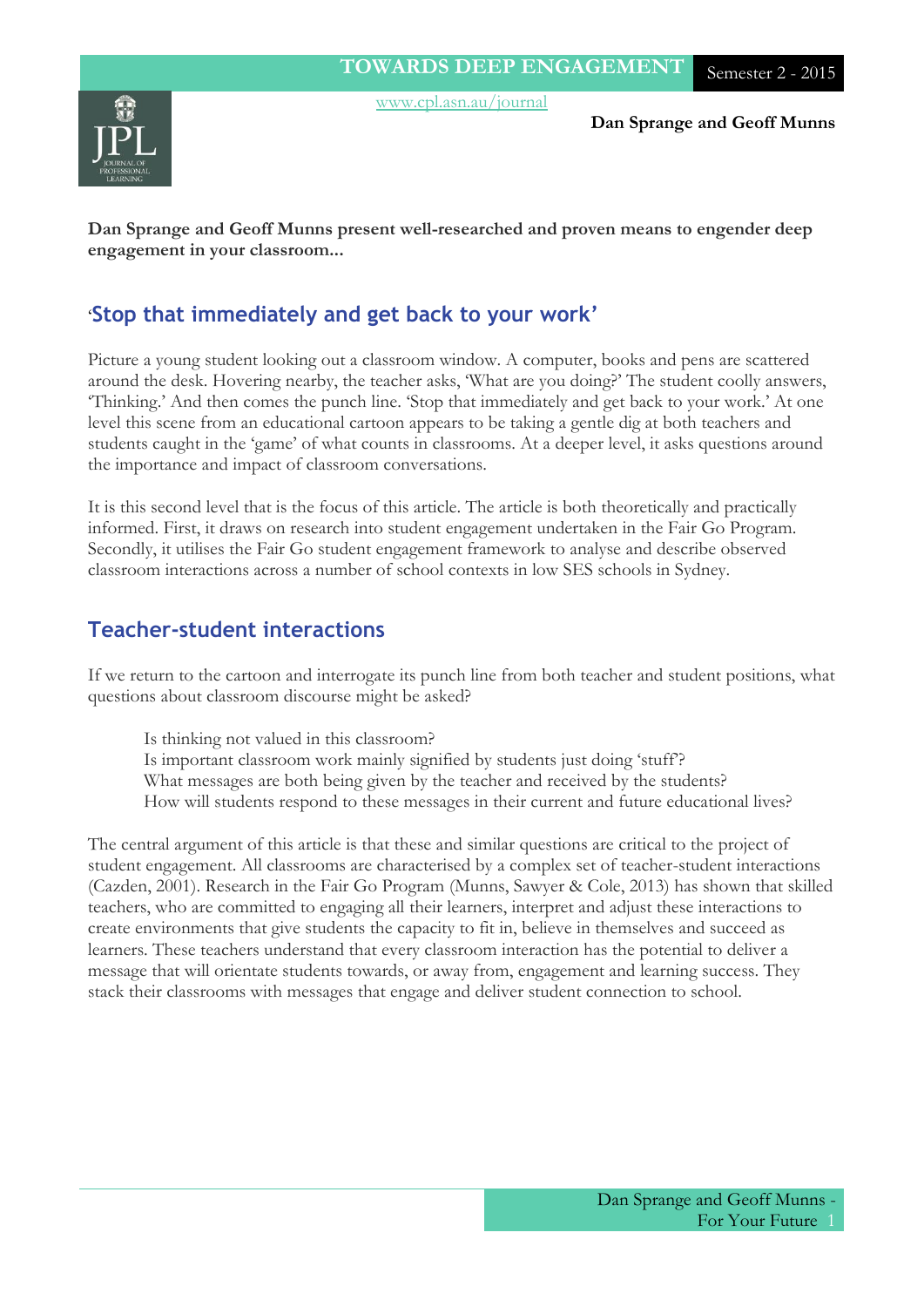### **Classrooms, student engagement and messages**

That classrooms operate as powerful message systems (see, Bernstein, 1996) that can convince students that school and education can 'work' for them (or not), is an important aspect of the Fair Go research into student engagement in low SES communities. Put briefly, this research argues that thoughtfully and purposefully planned learning experiences at high cognitive, high affective and high operative levels, together with a carefully crafted 'insider' learning environment, can create pedagogical spaces in which students receive engaging messages. The research is also very mindful that the research literature shows significant numbers of low SES students soon learn in their classrooms that they are lacking in ability, have no voice, are not valued and are compelled either to accept or to struggle over the classroom spaces (Munns, 2007; Munns & Sawyer, 2013).

<sup>i</sup> The Fair Go position is that classroom messages are organised into five 'discourses of power': knowledge, ability, control, place and voice

### **What does engagement sound like?**

This article now considers what these five messages look and sound like at either 'disengaging' or 'engaging' levels. It draws on data first gathered during case study research into 'exemplary' engaging teachers, and, second, from extensive classroom observations undertaken while the first-named writer was a co-researching teacher (2008-2010), an Assistant Principal, a research mentor in the Fair Go research (2012-2014) and a DEC Teacher Mentor. These various positions provided important and rare opportunities to regularly witness and contribute to student learning across learning spaces, within and between schools. Furthermore, these opportunities provided access to a wide range of over 50 classrooms, and this offered insights into a clearer understanding of the nature of classroom interactions. In particular, observations revealed what classroom interactions commonly prevail, and these allowed an informed speculation about which words, routines and structures combine to deliver messages of engagement to students across multiple classrooms and school settings.

What follows are five tables across each of the discourses of power. The examples described in the tables do not provide messages that might be seen as especially engaging or disengaging when viewed in isolation. However, when combined with other messages over time, our suggestion here is that they build a complex web of interactions that have the potential to create disengaging or engaging learning environments.

Our combined theoretical, empirical and practical experiences show that some teachers are acutely aware of this message economy, and so are able to tune the messages of their learning spaces in ways that facilitate heightened levels of engagement. These teachers demonstrate particular sensitivity to students who are prone to disengagement and individualise messages to ensure all students (including those most vulnerable) receive engaging messages around knowledge, ability, control, place and voice on a daily basis.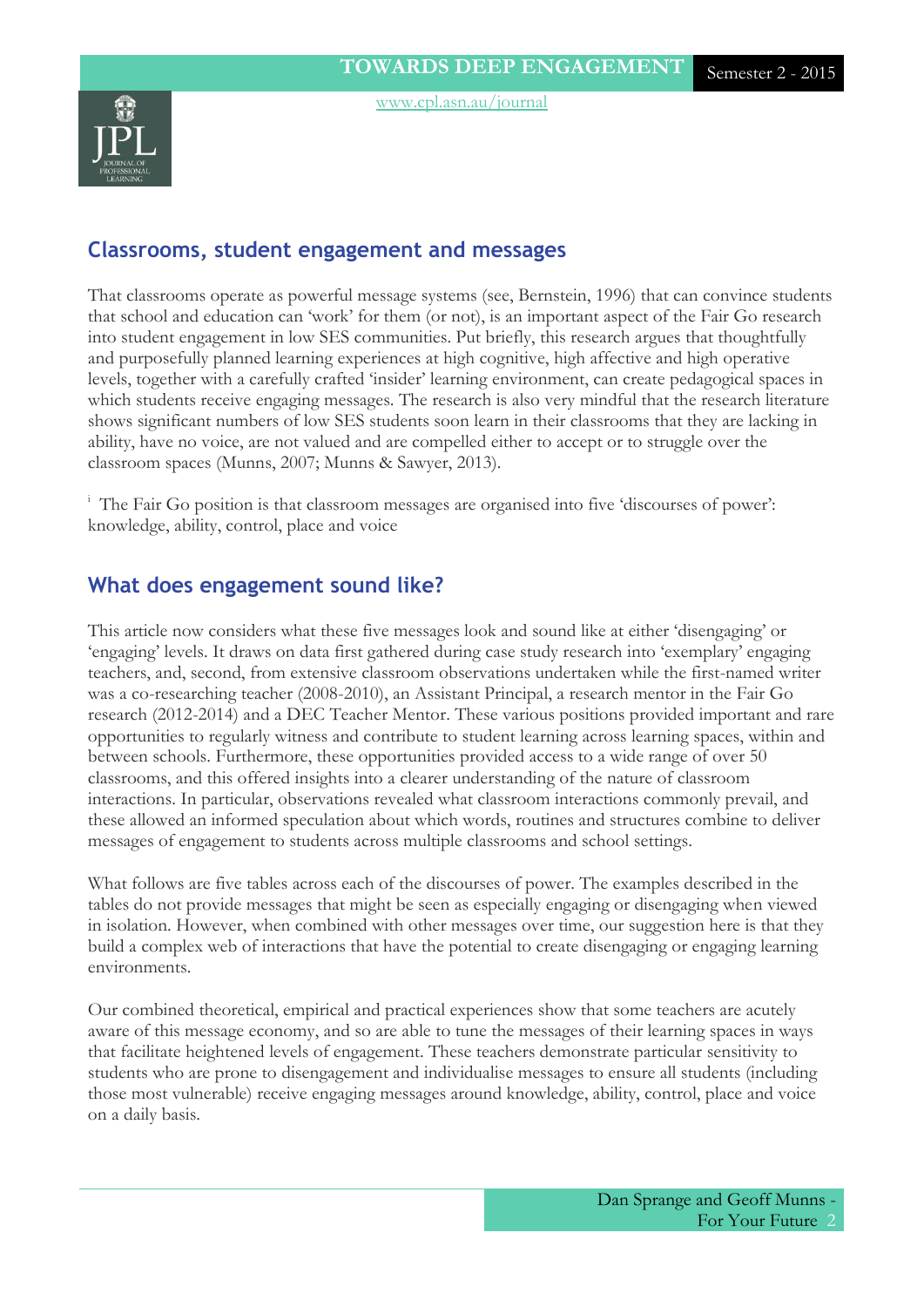

# **Knowledge**

#### *The key pedagogical question*

'What counts as knowledge in the classroom and which students have access to useful knowledge that connects with their lives and fosters academic development?'

#### *Strategies for Implementation*

- Students' local knowledge and experiences are used and valued as a contribution to everyone's knowledge and learning
- Frequent and serious conversations to show how learning has real life and immediate application

| Disengaging messages                                                                                                                                                                                                        |                                                                                                                                                                                               |
|-----------------------------------------------------------------------------------------------------------------------------------------------------------------------------------------------------------------------------|-----------------------------------------------------------------------------------------------------------------------------------------------------------------------------------------------|
| Classroom environment characterised by:                                                                                                                                                                                     | Can sound like:                                                                                                                                                                               |
| Teacher dispenses knowledge and students<br>$\bullet$<br>respond for teacher judgement.                                                                                                                                     | [teacher] "listen and I will tell you whether you are<br>correct"                                                                                                                             |
| Teacher is <b>sole arbiter</b> of what constitutes<br>important knowledge.                                                                                                                                                  | [teacher] "that is the wrong answer"                                                                                                                                                          |
| Knowledge is narrowly defined, decontextualised<br>$\bullet$<br>and developed inflexibly.                                                                                                                                   | [teacher] "I told you this yesterday"                                                                                                                                                         |
| Individual circumstances allow some students to<br>$\bullet$<br>have easy access to curriculum content while others<br>are inadvertently excluded making them passive                                                       | [teacher] "just do what you think and I will give you<br>the answers when I mark it"                                                                                                          |
| witnesses to knowledge.<br>Discussions are dominated by a cycle of winning<br>$\bullet$<br><b>information</b> from the teacher.<br>Student assessment is disconnected and isolated<br>$\bullet$<br>from authentic learning. | [teacher] "we are not doing that now, we did<br>measurement last week"<br>[teacher to another teacher] " I have done this<br>with them for five weeks and that group will never get<br>$it$ " |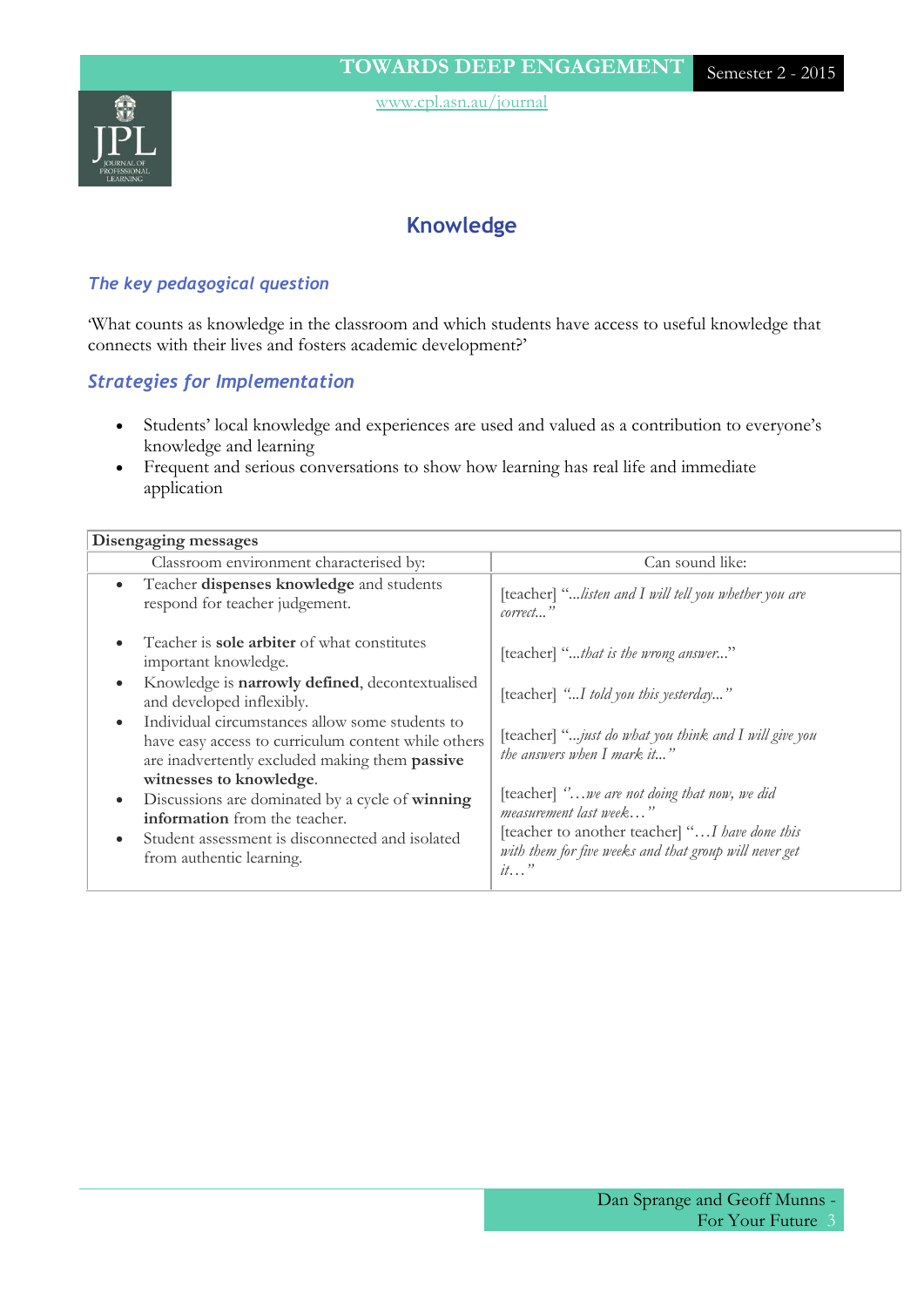

| <b>Engaging messages</b>                                   |                                                              |
|------------------------------------------------------------|--------------------------------------------------------------|
| Classroom environment characterised by:                    | Can sound like:                                              |
| Curriculum ideas are experienced by all students most of   |                                                              |
| the time.                                                  |                                                              |
|                                                            |                                                              |
| <b>Discussions</b> allow varied contributions and ideas to | [teacher] "the first bit of your answer sounds OK, can       |
| be entertained before the class arrives at the best        | anyone else help us improve it"                              |
| answer, understanding or solution.                         |                                                              |
| Ideas are developed together with teacher as co-           | [teacher] "can we trust this result? What else do we         |
| learner.                                                   | need to think about?"                                        |
| All students have access to powerful<br>$\bullet$          |                                                              |
| contextualised knowledge.                                  | [teacher] "mmm interesting, I am not suretell me             |
| Student learning is connected to larger purposeful         | why you think you are correct"                               |
| ideas.                                                     | [teacher] "maybe we can see what the other group has         |
| Assessment is built into each learning sequence            | come up with?'                                               |
| and logically captures each students place on their        | [teacher] " <i>when I read this text I thought about why</i> |
| learning journey (Limited use of de-contextualised         | the author described the house in that way and realised      |
| summative assessment.                                      | those words made it feel haunted. I started feeling worried  |
|                                                            | for the characters in the story. How did it make you         |
|                                                            | feel                                                         |

# **Key Message:**

'Curriculum knowledge becomes student knowledge when it is made accessible, contextualised and students have a hand in defining it'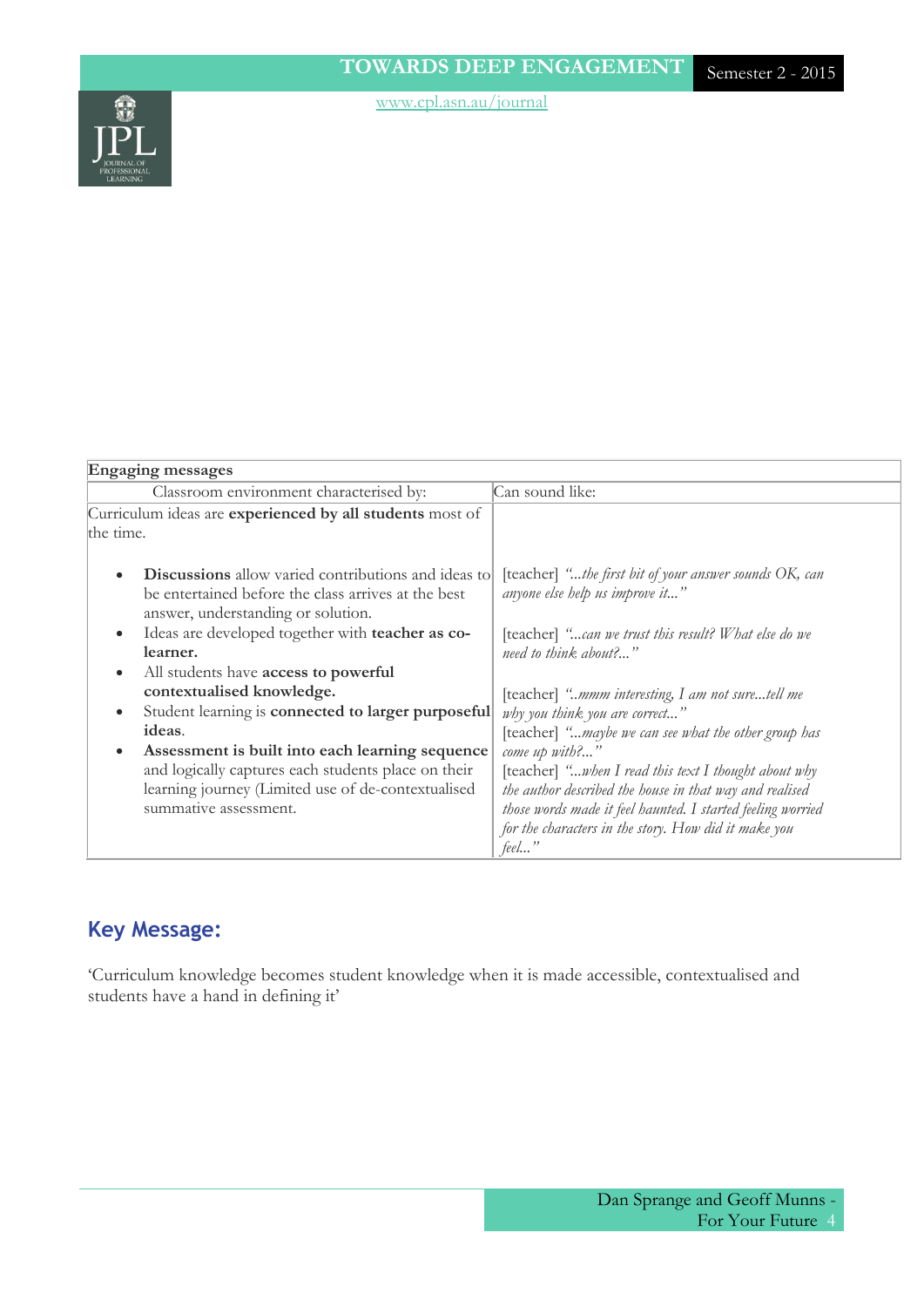

### **Ability**

#### *The key pedagogical question*

'Which students feel they have the ability to complete tasks of high intellectual quality and gain competence as a result of teaching?'

#### *Strategies for implementation*

- tasks are positive and allow all students to demonstrate what they know and can do but also challenge them to learn more
- students are encouraged and helped to see the connections between working well, thinking hard and feeling good

| Disengaging messages                                                                                                                                                                                                                                                                                                                                                                         |                                                                                                                                                                                                                                                                                                                                                                                                                             |
|----------------------------------------------------------------------------------------------------------------------------------------------------------------------------------------------------------------------------------------------------------------------------------------------------------------------------------------------------------------------------------------------|-----------------------------------------------------------------------------------------------------------------------------------------------------------------------------------------------------------------------------------------------------------------------------------------------------------------------------------------------------------------------------------------------------------------------------|
| Classroom environment characterised by:                                                                                                                                                                                                                                                                                                                                                      | Can sound like:                                                                                                                                                                                                                                                                                                                                                                                                             |
| Teacher has <b>fixed view</b> of ability and low<br>$\bullet$<br>expectations of some students.<br>Students freely articulate negative judgement<br>٠<br>on the ability of others and themselves.<br>Busy work rather than differentiated variations<br>$\bullet$<br>on whole class activities are given to lower<br>achieving students.<br>Some students are constantly being asked to<br>٠ | [teacher] "I have already explained this to you 3 times, how<br>many more times do I have to explain it?"<br>[teacher] "bow many times do I have to go through this<br>with you?"<br>[student] "I can't do it, I can't even read"<br>[student] "I am so bad at this"<br>[teacher] " <i>just colour in the picture and we will go through</i><br>the answers later"<br>[student about another student] "she can't do it, she |
| work beyond their ZPD [Zone of Proximal<br>Development – the scope of what a learner<br>might achieve with guidance] and are therefore<br>considered incapable of learning.                                                                                                                                                                                                                  | always gets it wrong"<br>[teacher to another teacher] " I have done this with<br>them for five weeks and that group will never get it"                                                                                                                                                                                                                                                                                      |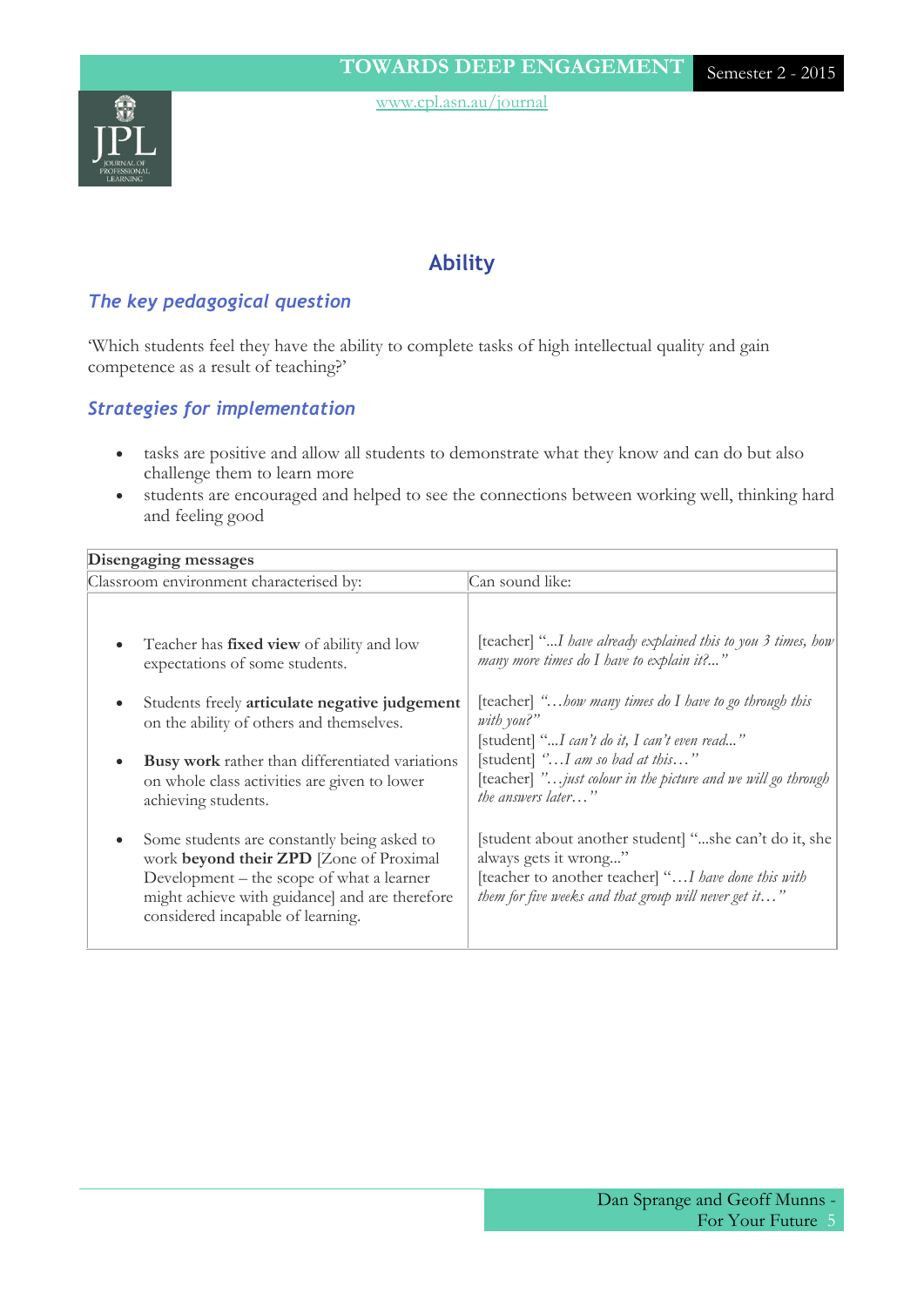

#### **Engaging messages**

| Classroom environment characterised by:                                                                                                                   | Can sound like:                                                                                                                                                                                                                                                                          |
|-----------------------------------------------------------------------------------------------------------------------------------------------------------|------------------------------------------------------------------------------------------------------------------------------------------------------------------------------------------------------------------------------------------------------------------------------------------|
| Teacher seizes every opportunity to showcase<br>$\bullet$<br>the emerging understanding of students with<br>vulnerable views of their ability.            | [teacher] "that is an extraordinary insight about that<br>character, I think I might have to call mum tonight and tell<br>her all about it"                                                                                                                                              |
| Regular feedback given about progress.<br>Growth and commitment to learning is                                                                            | [teacher to parent in phone call] "be was having<br>trouble doing subtraction with trading, however this week it just<br>clicked and he can do it. Please tell him that you and I are                                                                                                    |
| prioritised over outright achievement.                                                                                                                    | impressed with the progress he has made. He is racing<br>$abead$ "                                                                                                                                                                                                                       |
| Growth and learning commitment is<br>acknowledged with high emotion by the<br>teacher.                                                                    |                                                                                                                                                                                                                                                                                          |
| Differentiated activities allow every student to<br>$\bullet$<br>work in their ZPD, be part of whole class<br>learning and accomplish something everyday. | [teacher] "that is a clever bit of thinking, do you mind if I<br>share what you just said with the rest of the class"<br>[student] "I can't do it, I can't even read"<br>[teacher] "Yes you can. I have seen you do a similar one<br>before. How could we start it? [teacher scaffolds]" |
| Language of achievement level, rather than<br>ability, is used by teacher when discussing<br>students.                                                    |                                                                                                                                                                                                                                                                                          |
| Students have recognisable learning<br>٠<br>aspirations.<br>Student grouping used to ensure more<br>$\bullet$<br>consistent success.                      | [teacher] $\degree$ it does not matter if you cannot spell that word<br>right now, you have an amazing idea which you need to write<br>down so you can share it with others"                                                                                                             |

# **Key Message:**

'It is easy to believe in your ability to learn when you are given regular opportunities to succeed, those around you witness your success and your teacher believes in you'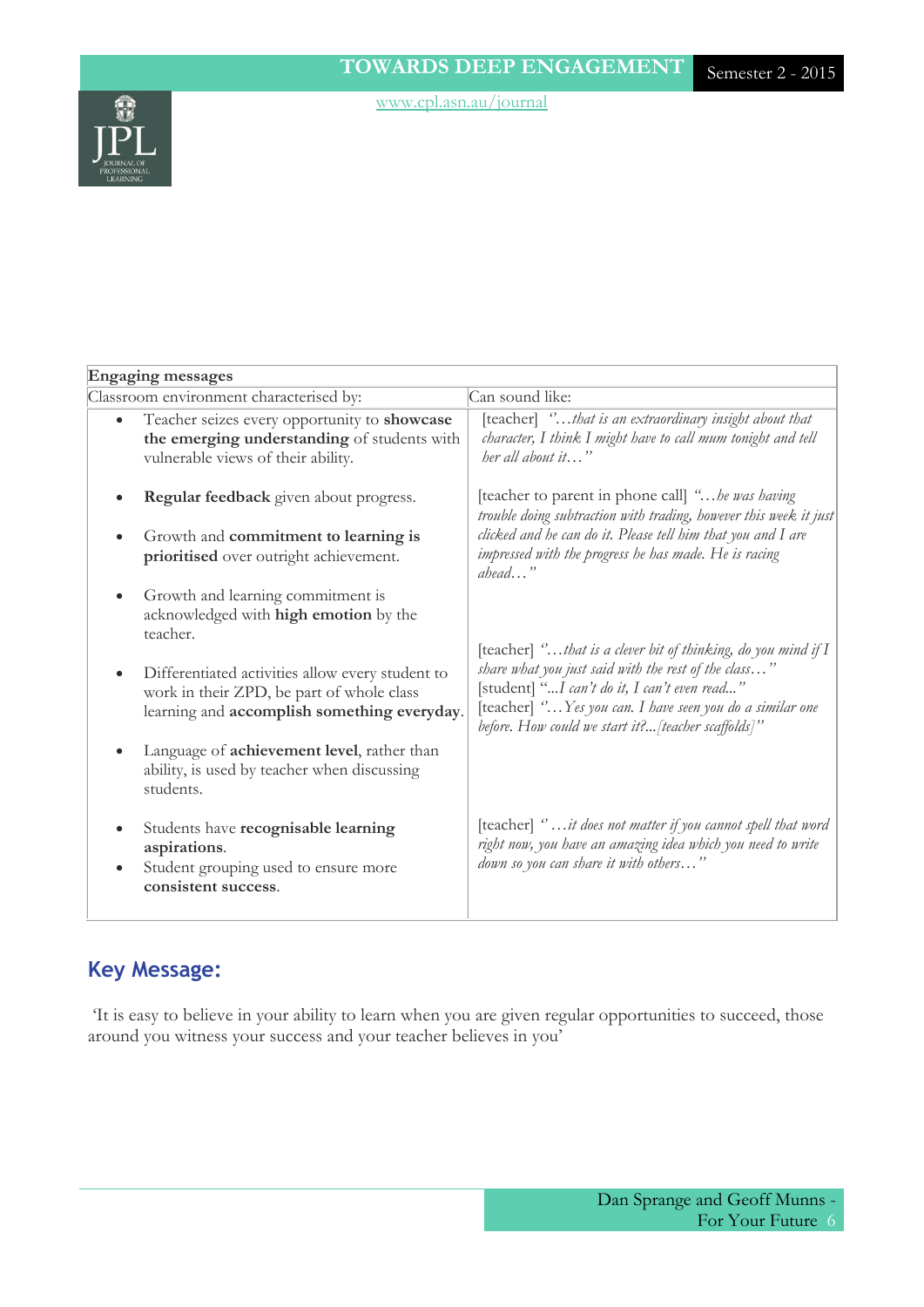

# **Control ii**

### *Key pedagogical question:*

'Who is in control of the teaching space in the classroom shared between the teacher and the learners?'

### *Strategies for implementation*

- struggles over student behaviour are let go by teachers
- students get chances to think about, discuss and look after their own behaviour

| Disengaging messages                                     |                                                                |
|----------------------------------------------------------|----------------------------------------------------------------|
| Classroom environment characterised by:                  | Can sound like:                                                |
| A constant <b>fight for control</b> between<br>$\bullet$ | [teacher] "I don't care, that is the way it has to be          |
| teacher and some students.                               | done and you will do it now"                                   |
| Constant use of teacher power to gain<br>$\bullet$       | [teacher] "if you don't do as I say"                           |
| compliance with tasks and school routines.               |                                                                |
| Focus on compliance with routines and<br>$\bullet$       | [teacher] "well done Ali you are sitting up the                |
| tasks rather than learning response.                     | straightest and have the neatest desk"                         |
| Regular use of learning time to emphasise<br>$\bullet$   | [teacher] $\degree$ that is not what I asked you to doyou      |
| teacher student hierarchy.                               | will do it again until it is correct"                          |
|                                                          |                                                                |
| Classroom time is taken up with excessive<br>$\bullet$   | [teacher] $\degree$ I have told you three times and I am still |
| management talk.                                         | <i>waiting for you to fold your arms</i> "                     |
| Procedural engagement valued over<br>$\bullet$           |                                                                |
| actual student learning.                                 |                                                                |
|                                                          |                                                                |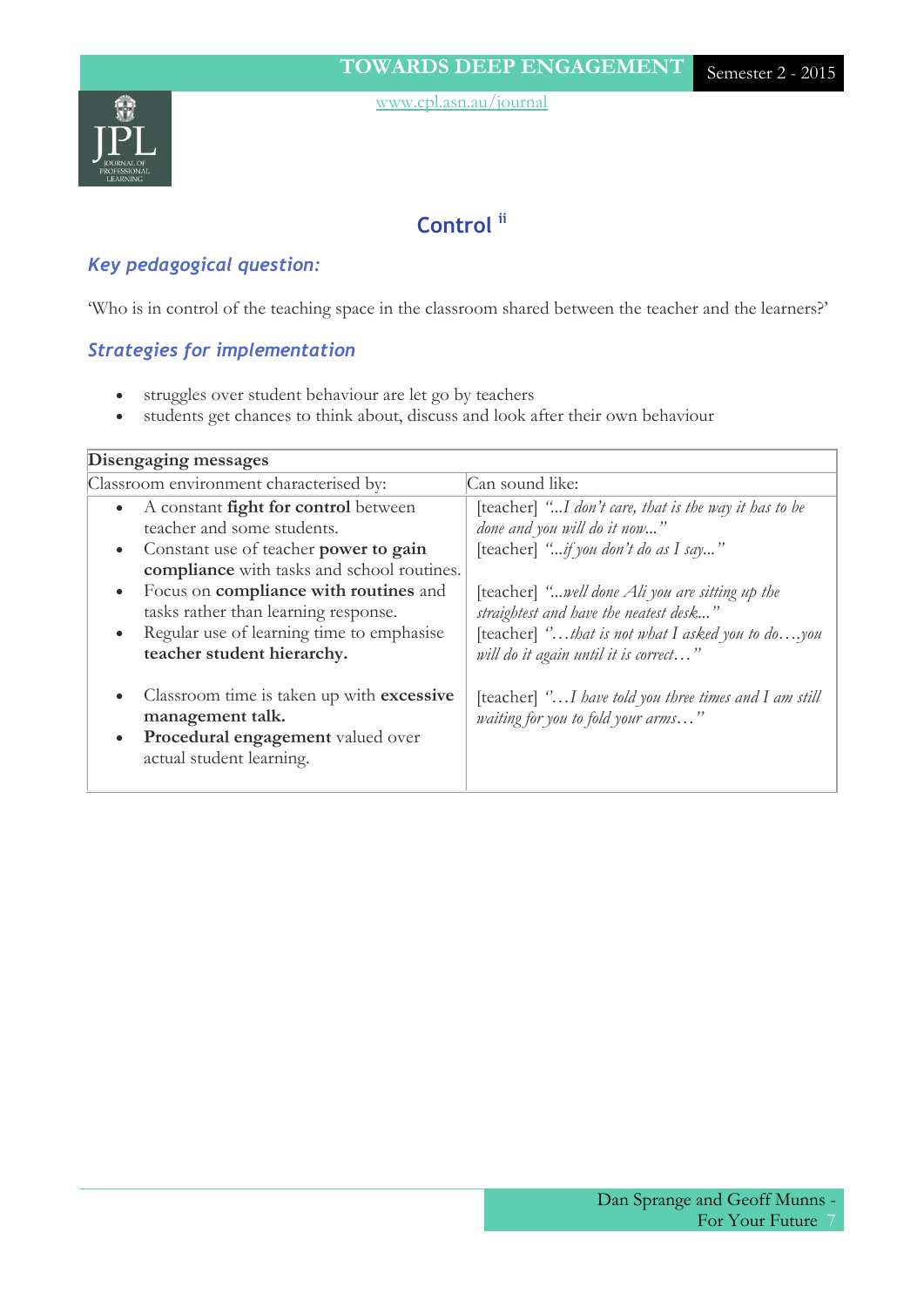

| <b>Engaging messages</b>                                                                                                                                                                                                                                                                                                                                                                                                                                                                                               |                                                                                                                                                                                                                                                                                                                                                                                                                                                                                         |
|------------------------------------------------------------------------------------------------------------------------------------------------------------------------------------------------------------------------------------------------------------------------------------------------------------------------------------------------------------------------------------------------------------------------------------------------------------------------------------------------------------------------|-----------------------------------------------------------------------------------------------------------------------------------------------------------------------------------------------------------------------------------------------------------------------------------------------------------------------------------------------------------------------------------------------------------------------------------------------------------------------------------------|
| Classroom environment characterised by:                                                                                                                                                                                                                                                                                                                                                                                                                                                                                |                                                                                                                                                                                                                                                                                                                                                                                                                                                                                         |
| Shared social space with learning focussed<br>$\bullet$<br>student/teacher talk.<br>4:1 Balance between acknowledgement<br>$\bullet$<br>of achievement and correction of<br>behaviour (this ratio may be different in the<br>first 4 weeks of T1 while routines are being<br>established).<br>Flexible approach to how tasks are<br>$\bullet$<br>completed to ensure learning occurs.<br>A desire for student learning response<br>$\bullet$<br>trumps compliance with pre-determined<br>idea of how task should work. | Can sound like:<br>[teacher] "doing it that way may not work but have a<br>go and tell me what you find out"<br>[Selective attending, ignoring off task behaviour<br>then teacher immediately acknowledges pro-<br>learning behaviour<br>"look I think David has noticed something<br>important"<br>[Low emotion correction of behaviour with non<br>-verbal devices then as soon as student<br>demonstrates they are making progress with task<br>(however small) high emotion teacher |
| Teacher uses engaging curriculum rather<br>$\bullet$<br>than control to motivate students.<br>Low emotion and non-verbal devices used<br>for corrective instruction.<br><b>Creative orientation</b> back to learning<br>$\bullet$<br>rather than stopping learning to exercise<br>teacher control.                                                                                                                                                                                                                     | acknowledgement about learning is given]<br>"excellent start to your topic sentence Fatima maybe we<br>can read yours out when you are done"<br>[teacher acknowledges student next to student<br>who is not learning] "thank you Houda you are<br>looking at me so I know you are listening"                                                                                                                                                                                            |

# **Key Message:**

'Constant exercising of teacher power distances some students from school, learning and the curriculum'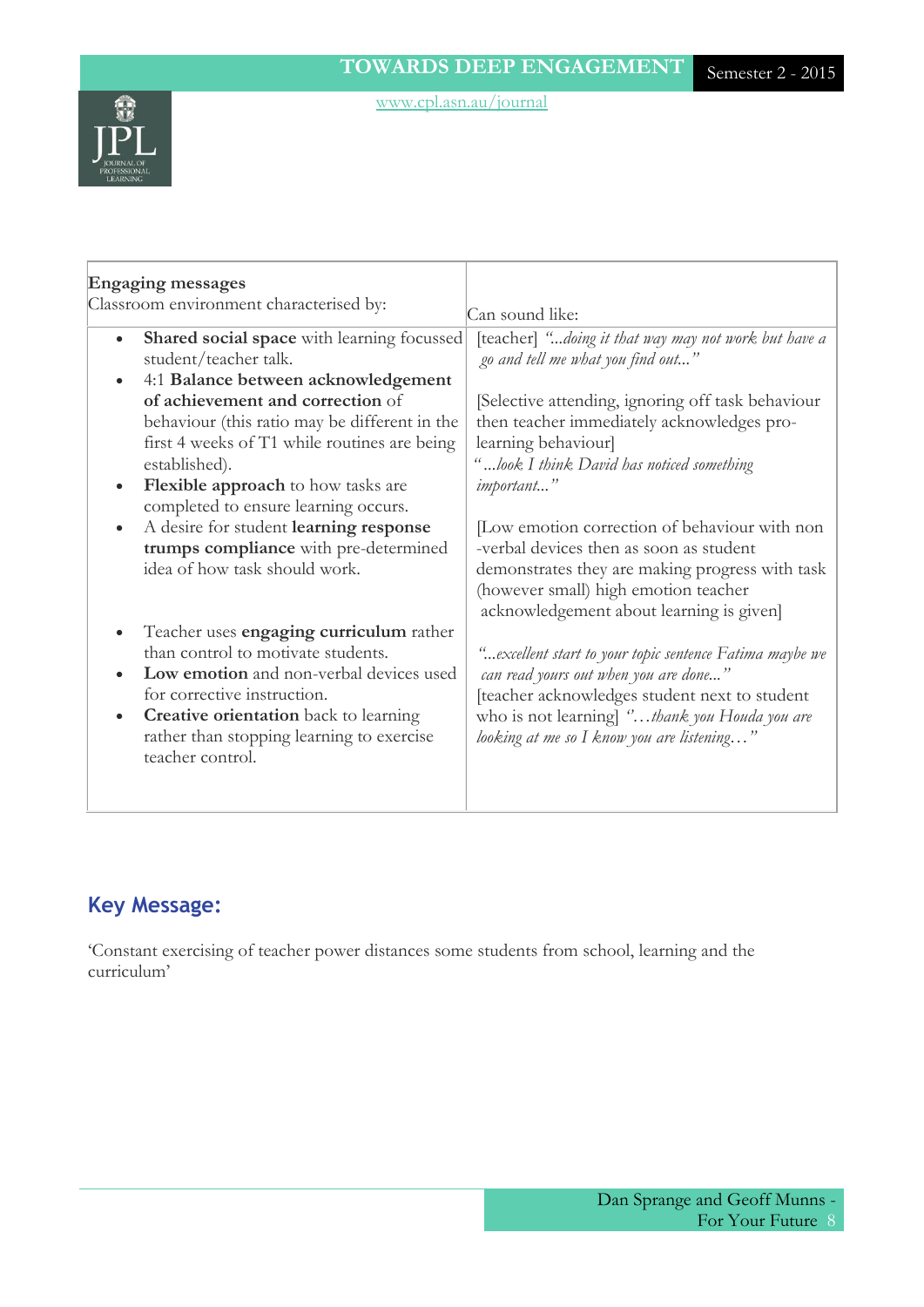

### **Place**

### *Key pedagogical question:*

'Which students are valued as individuals and as learners, on what bases, and to what group and individual effect?'

### *Strategies for implementation*

- within the full range of learning activities students are helped to make constructive connections with their own real world
- continuous and positive affirmation about the importance of all learners within their own community

#### **Disengaging messages**

| Classroom environment characterised by:                                                                                                                                    | Can sound like:                                                                                                                        |
|----------------------------------------------------------------------------------------------------------------------------------------------------------------------------|----------------------------------------------------------------------------------------------------------------------------------------|
| <b>One size</b> fits all approach.<br>$\bullet$                                                                                                                            | [student about other student] "be is always<br>naughty and he never does his work"                                                     |
| Class has unintentional social divide<br>between 'learners' and 'non-learners'.                                                                                            | [teacher] "you have not done any work again"                                                                                           |
| 'Non-learners' aspire to unproductive<br>positions (places) within the classroom.                                                                                          | [teacher] $\degree$ why do you always have to be the class<br>$clown?$ "                                                               |
| 'Non-learners' constantly seek the attention<br>of teacher and peers to establish and<br>maintain the <b>unproductive position</b> they<br>have identified for themselves. | [teacher] $\degree$ you need to learn what respect is"<br>[teacher] " you can do this sheet while we finish this<br>$activity \dots$ " |
| Identified 'learners' unintentionally allowed<br>to contribute to the belief that the 'non-<br>learners' cannot learn.                                                     | [teacher] "you never have a pencil and should have<br>organised that before you came to school "                                       |
| Some students <b>not proud</b> of their school,<br>where they live or their place in the                                                                                   | [teacher] $\degree \dots$ you can just go on the computer while we<br>$\omega$ this"                                                   |
| classroom.                                                                                                                                                                 | [teacher] " if you keep this up you'll never get out of<br>this place"                                                                 |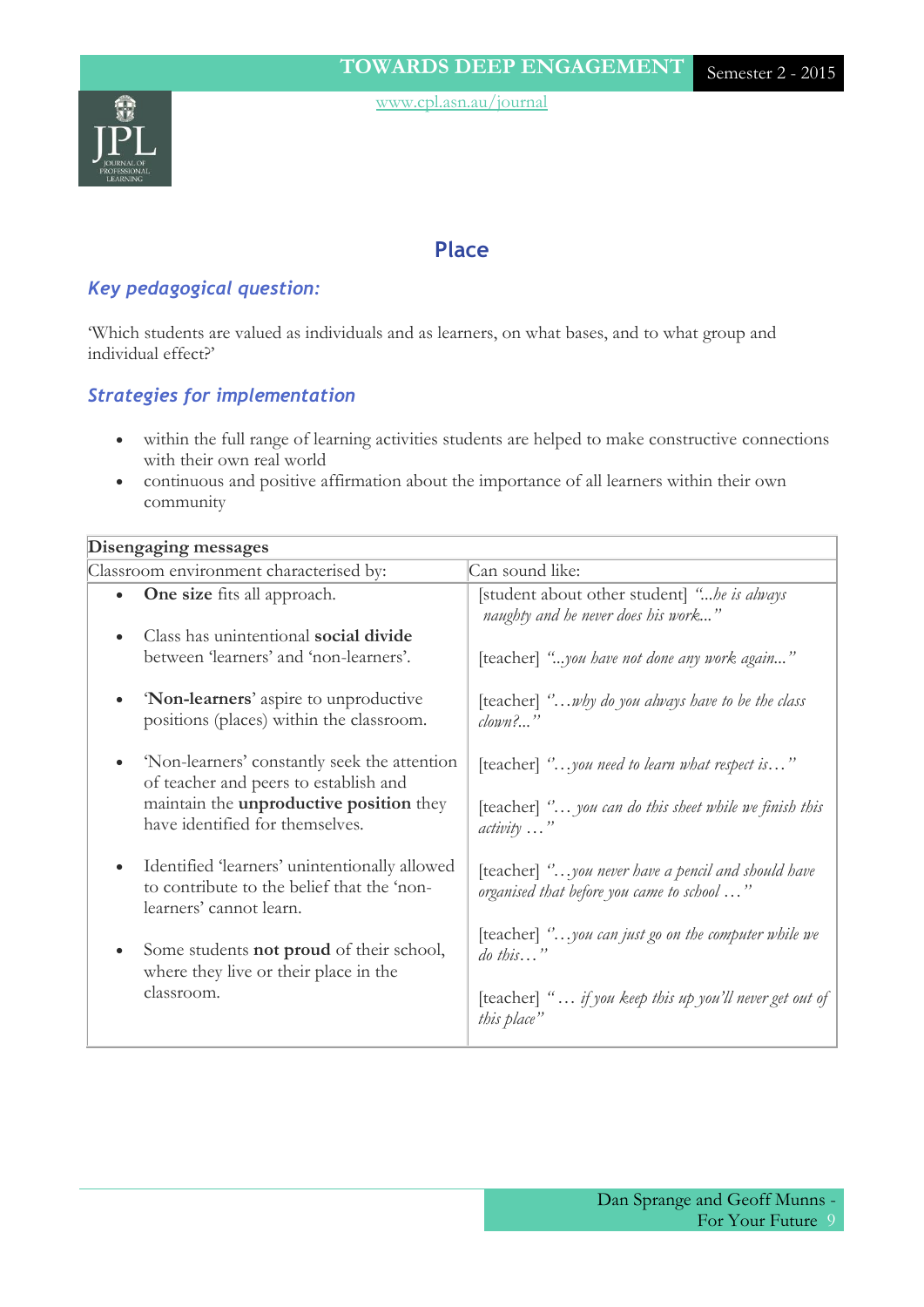

| <b>Engaging messages</b>                                                                                                                |                                                                                                                                                                                            |
|-----------------------------------------------------------------------------------------------------------------------------------------|--------------------------------------------------------------------------------------------------------------------------------------------------------------------------------------------|
| Classroom environment characterised by:                                                                                                 | Can sound like:                                                                                                                                                                            |
| All students see themselves as learners and<br>$\bullet$<br>take ownership of knowledge.                                                | [teacher] " <i>James you have been a great leader for your</i> ]<br>group, the class needs your group to show us how you<br>worked that out"                                               |
| Students are proud of their school and class<br>$\bullet$<br>and can see themselves as fitting into their<br>learning community.        | [teacher] " <i>remember last week you were very unsure</i><br>about how to work it out, but this morning you just<br>described the number pattern perfectly you have got it.<br>Well done" |
| Despite different achievement levels the<br>$\bullet$<br>teacher finds ways to ensure all students<br>contribute to classroom learning. | [teacher] "Yousef's group has given us a vital clue!<br>Where would we be without your information Yousef?"                                                                                |
| Every student has examples of their<br>learning on the wall.<br>Students view learning as an essential<br>$\bullet$<br>part of life.    | [teacher] "what would we do without your ideas?"                                                                                                                                           |

### **Key Message:**

'Every student needs to see themself as a learner and if a social space is not made for them in their learning community they will attempt to define themselves in other less productive ways'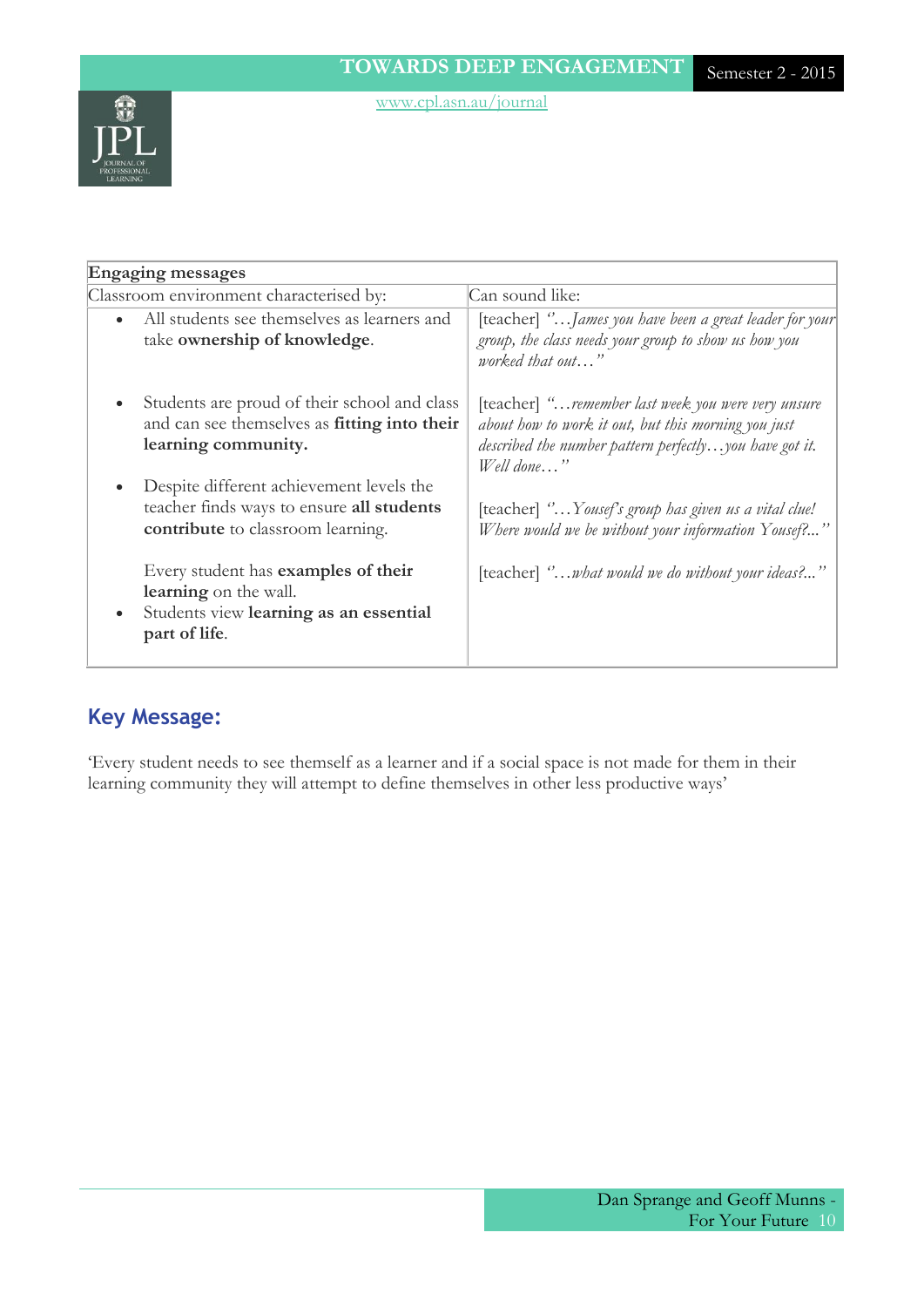

### **Voice**

### *Key pedagogical question:*

'Whose voices are given credence within the teaching spaces (content, ways of learning, assessment of learning) in the classroom?'

### *Strategies for implementation*

- students are given lots of time, opportunities and tools to reflect on, assess and drive classroom learning
- classroom talk becomes more like a series of conversations between students, their teacher and each other

#### **Disengaging messages**

| Classroom environment characterised by:             | Can sound like:                                             |
|-----------------------------------------------------|-------------------------------------------------------------|
| • Classroom discourse dominated by high             | [teacher] " <i>not the correct answer</i> "                 |
| achieving students and teacher.                     | [teacher] "come on, this is not hard. I don't know          |
| Only immediately <b>correct ideas</b> can be        | why people don't have their hands up"                       |
| entertained in discussions.                         | [teacher] "No. How could that be correct? You just          |
| Excessive pursuit of the correct answer over        | need to think harder?"                                      |
| student connection to knowledge.                    |                                                             |
| • Some students are not prepared to share           | [teacher] $\degree$ the same hands keep going up, why is it |
| their ideas about what is being learnt because      | always the same people?"                                    |
| of fear of failure and excessive teacher            |                                                             |
| judgment.                                           | [teacher] "I have corrected your work and written the]      |
| • Teacher is <b>sole arbiter</b> of what is correct | answers in red"                                             |
| and understanding is not regularly debated.         |                                                             |
|                                                     |                                                             |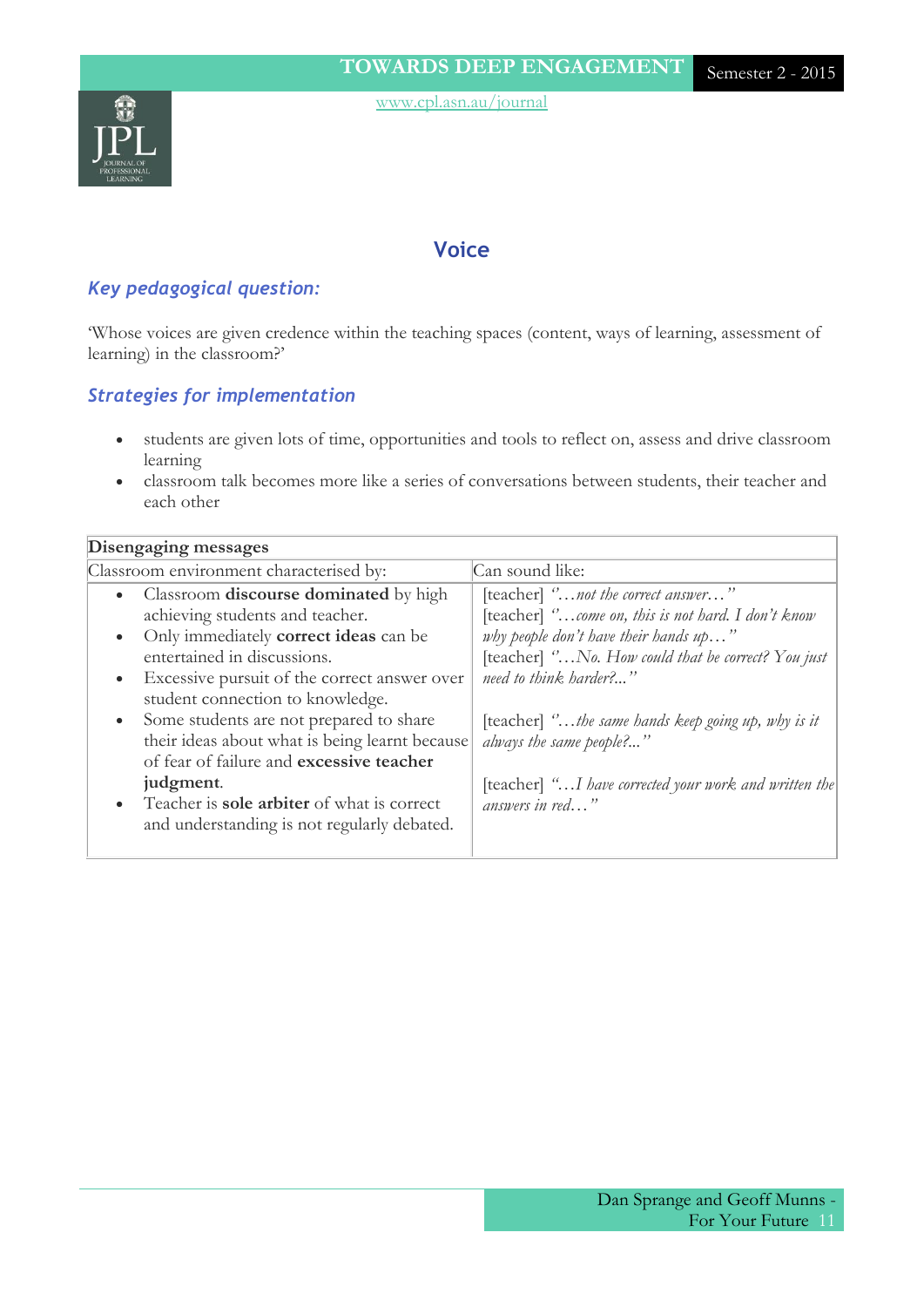

# **Key Message:**

'It is hard to develop and reflect on your own ideas if you don't believe your peers think they are valid and your teacher regularly tells you that you have the wrong understanding'